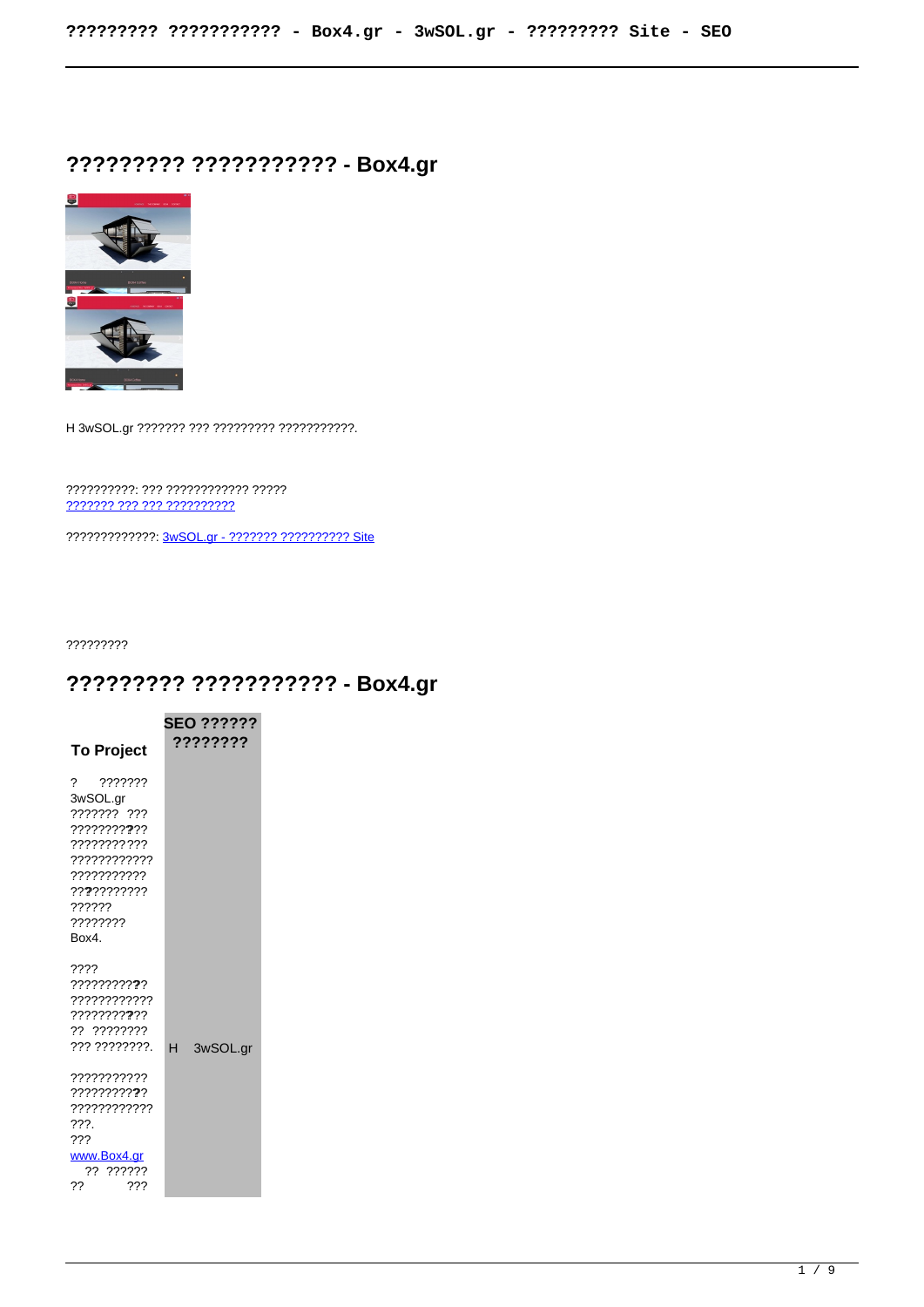| concept ???<br>Box4 ??? ??<br>????????????<br>???<br>??<br>???????????<br>7777.<br>?????????<br>???????? ??<br>???????????<br>???????????<br>???????????.<br>?? container<br>???????????<br>???. | ???????<br>??? |  |
|--------------------------------------------------------------------------------------------------------------------------------------------------------------------------------------------------|----------------|--|
| ?? ????????<br>???????????<br>?????? ????<br>???????????<br>www.Box4.ar<br>?????? ???<br>??? ????? ???.                                                                                          | ????????????   |  |
| ?<br>????????<br><u>? ??? ???</u><br>?? <u>?????</u> ?<br><u> ????????</u><br>???<br><u>?</u><br>????? ??                                                                                        | ????????????   |  |
| ? ??? ??<br>???????<br>?????<br>????????<br>???????<br>????????<br>???????                                                                                                                       | ???????????.   |  |
| ????????<br>???????<br>????????<br>$\overline{?}$<br>???<br>????????<br>????????<br>???????<br>???<br>internet.<br>???????                                                                       | ???????????    |  |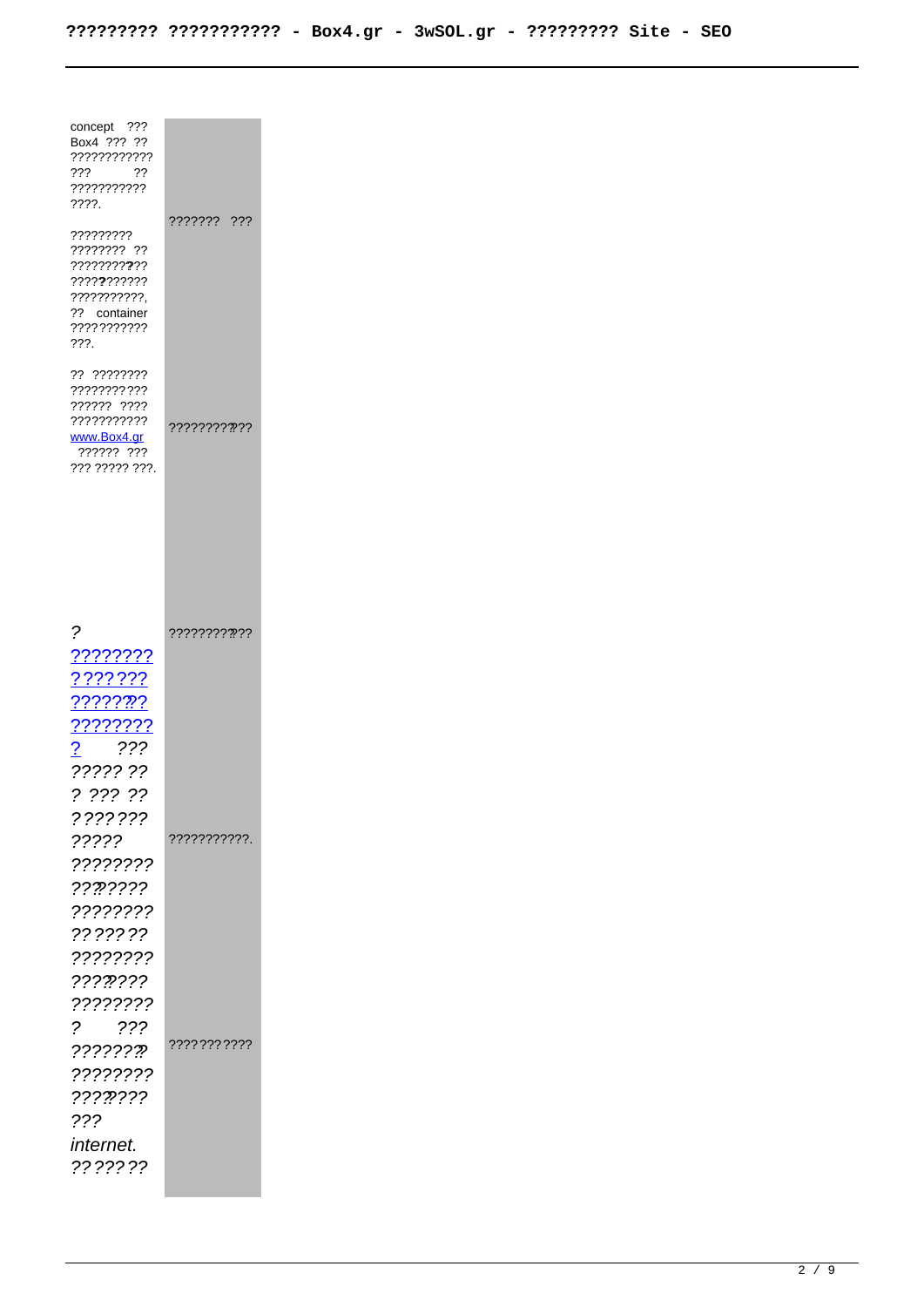| ???????<br>?????<br>????<br>???????<br>???????.<br>????????<br>???? ???<br>???<br>????????<br>??? | ?????????????  |  |
|---------------------------------------------------------------------------------------------------|----------------|--|
| ???<br><u> ????????</u><br><u>79???????</u><br>???? ??<br>400€                                    | ??? ?? project |  |
|                                                                                                   | ?????????      |  |
|                                                                                                   | banners<br>??? |  |
|                                                                                                   | ??             |  |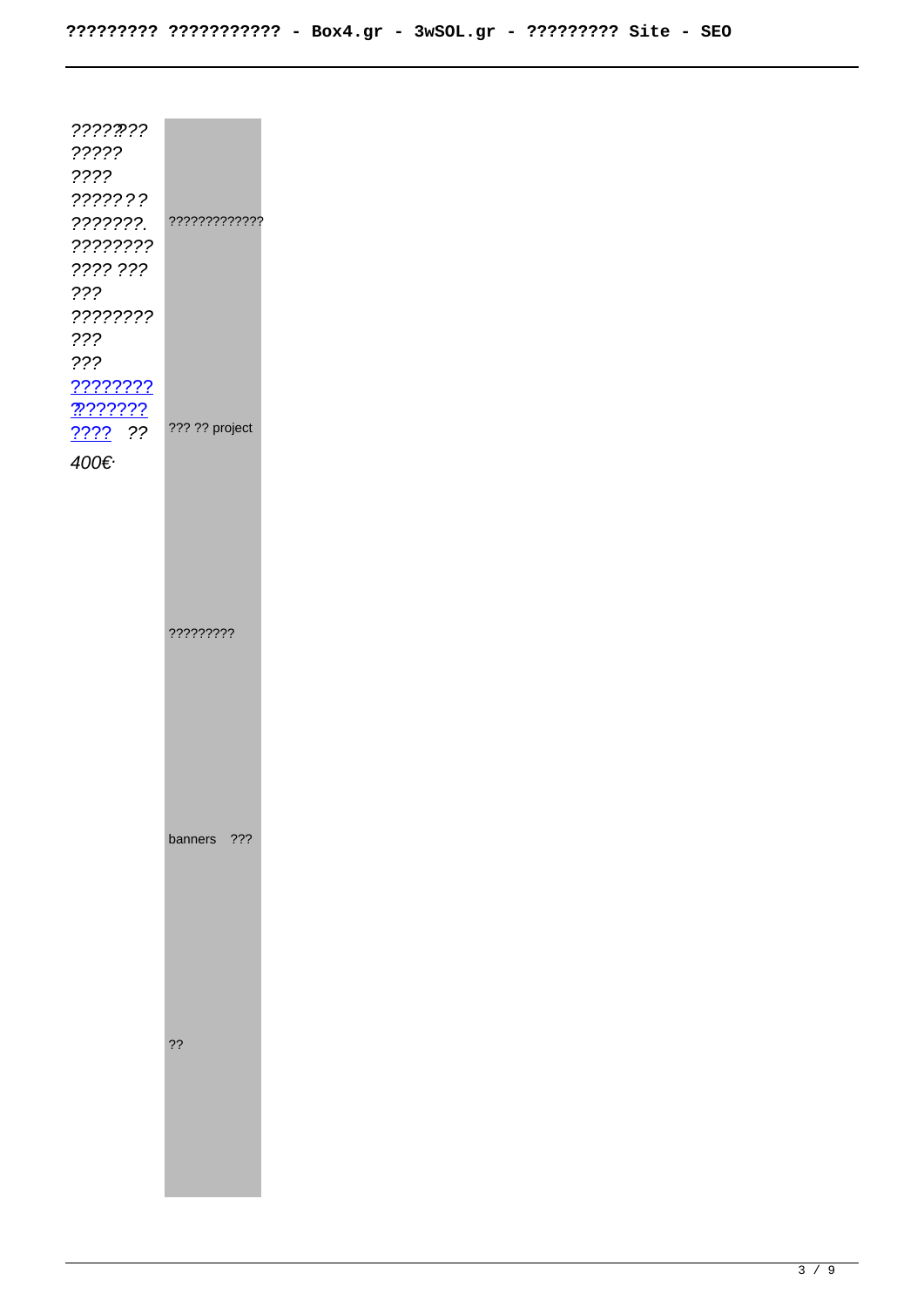| ???????????? |  |  |  |
|--------------|--|--|--|
| ??           |  |  |  |
| ???????????  |  |  |  |
| ?? ???????   |  |  |  |
| ???????????  |  |  |  |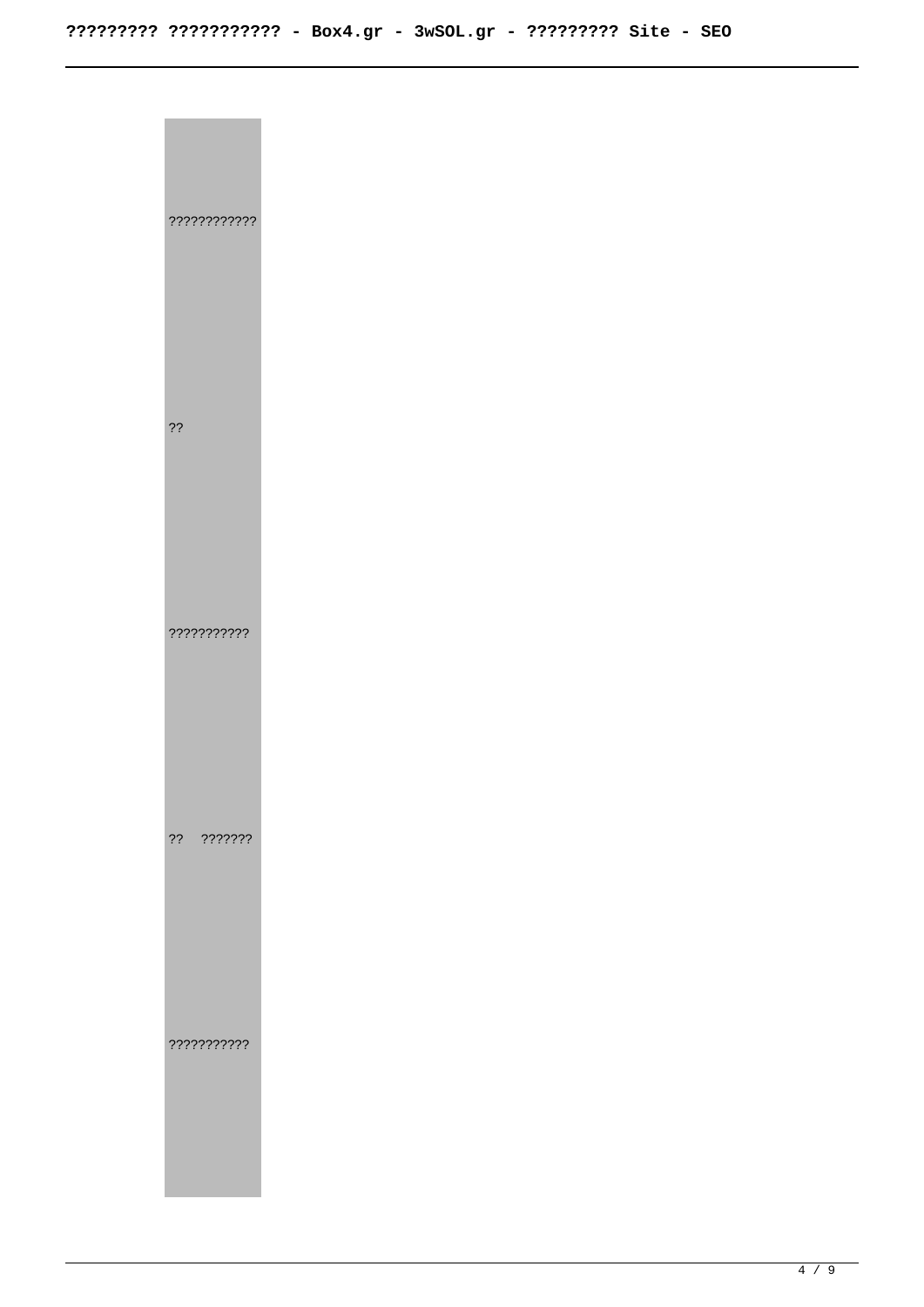??? ???????  $???????????$ ??????????.  $\overline{?}$  $??$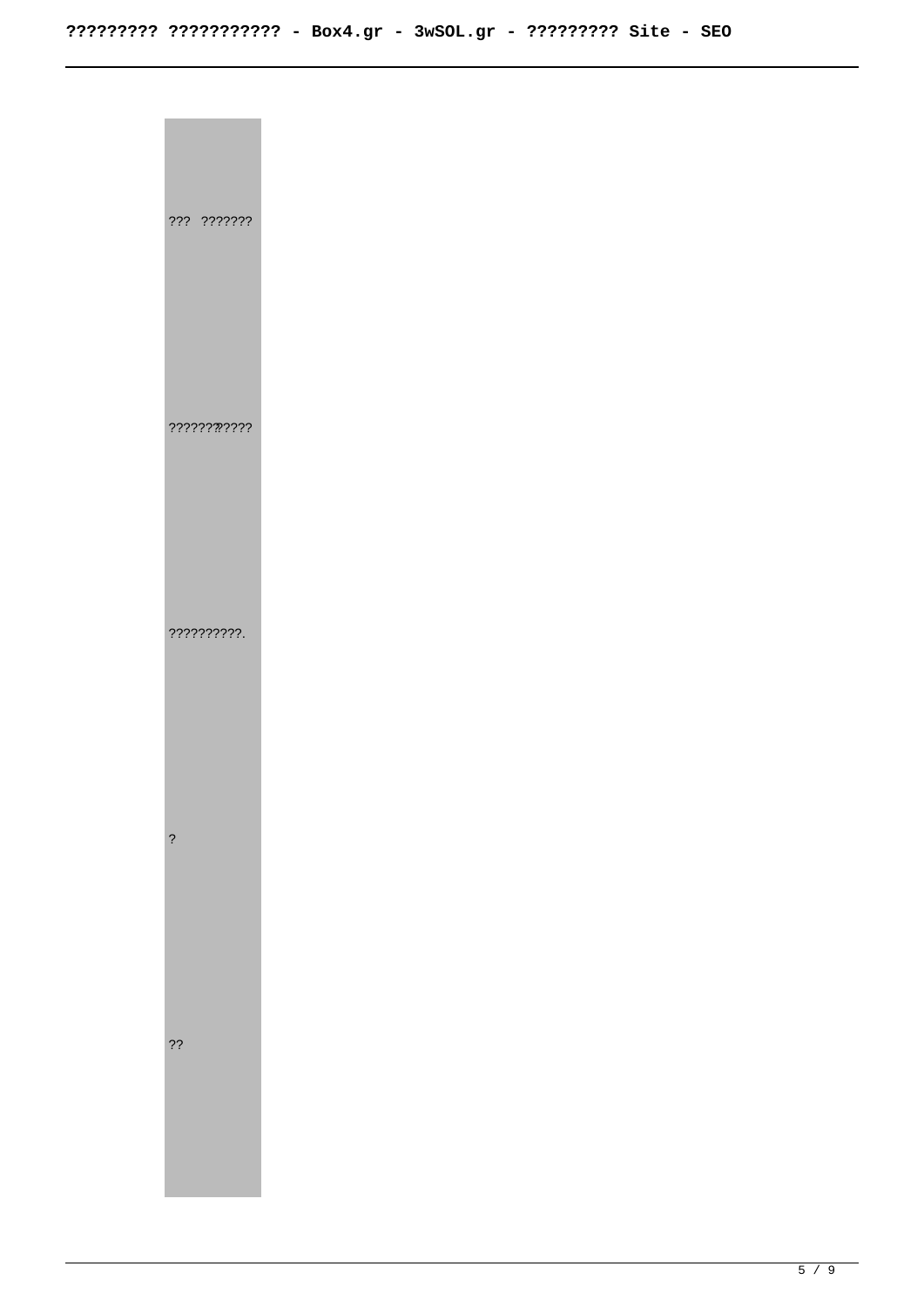| ????         |  |
|--------------|--|
| ???? ?????   |  |
| SEO friendly |  |
| 222<br>???   |  |
| ????????     |  |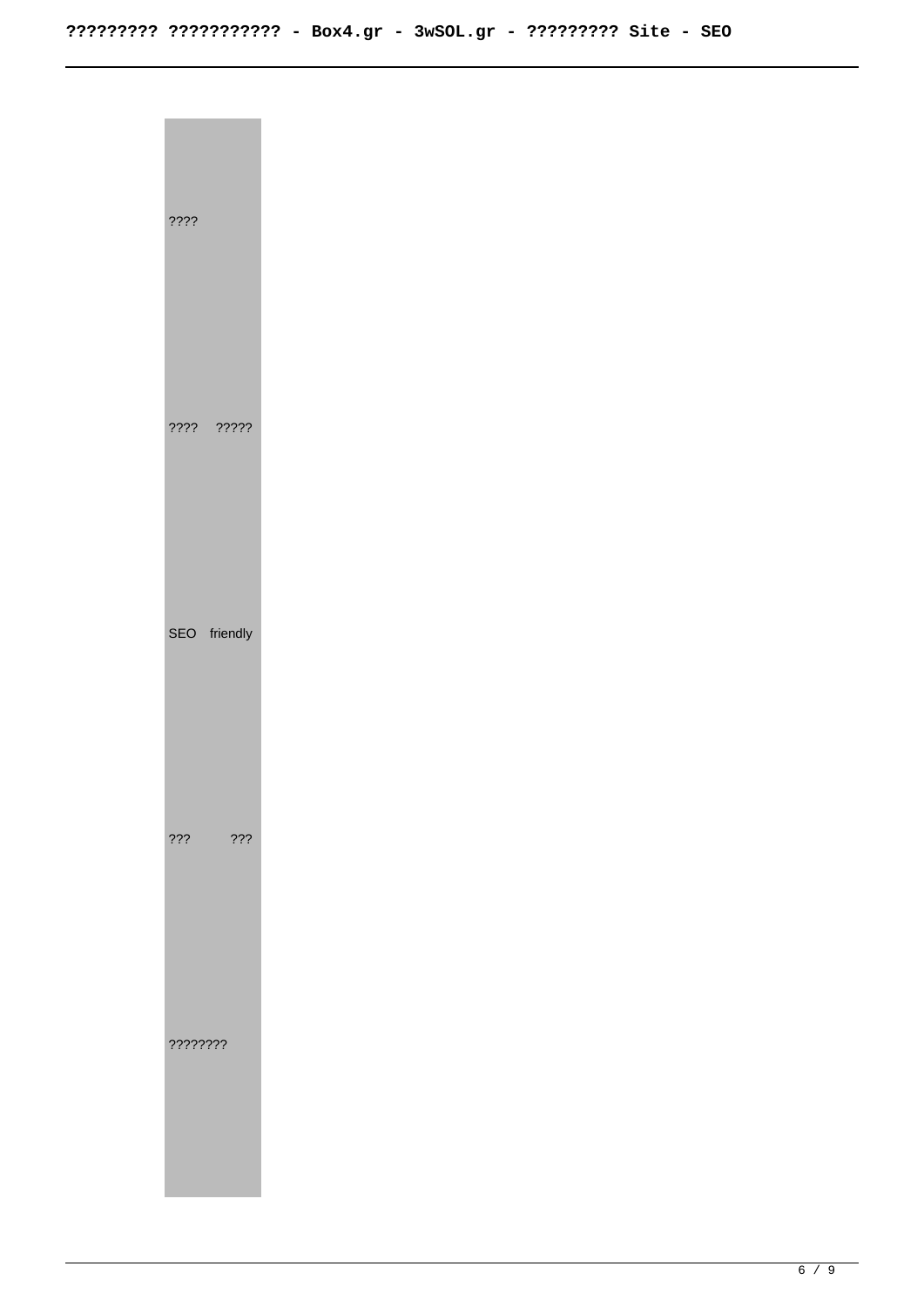| ??????????     |  |  |
|----------------|--|--|
| ???????????    |  |  |
| ???????????    |  |  |
| ????<br>$?$ ?? |  |  |
| ???????????    |  |  |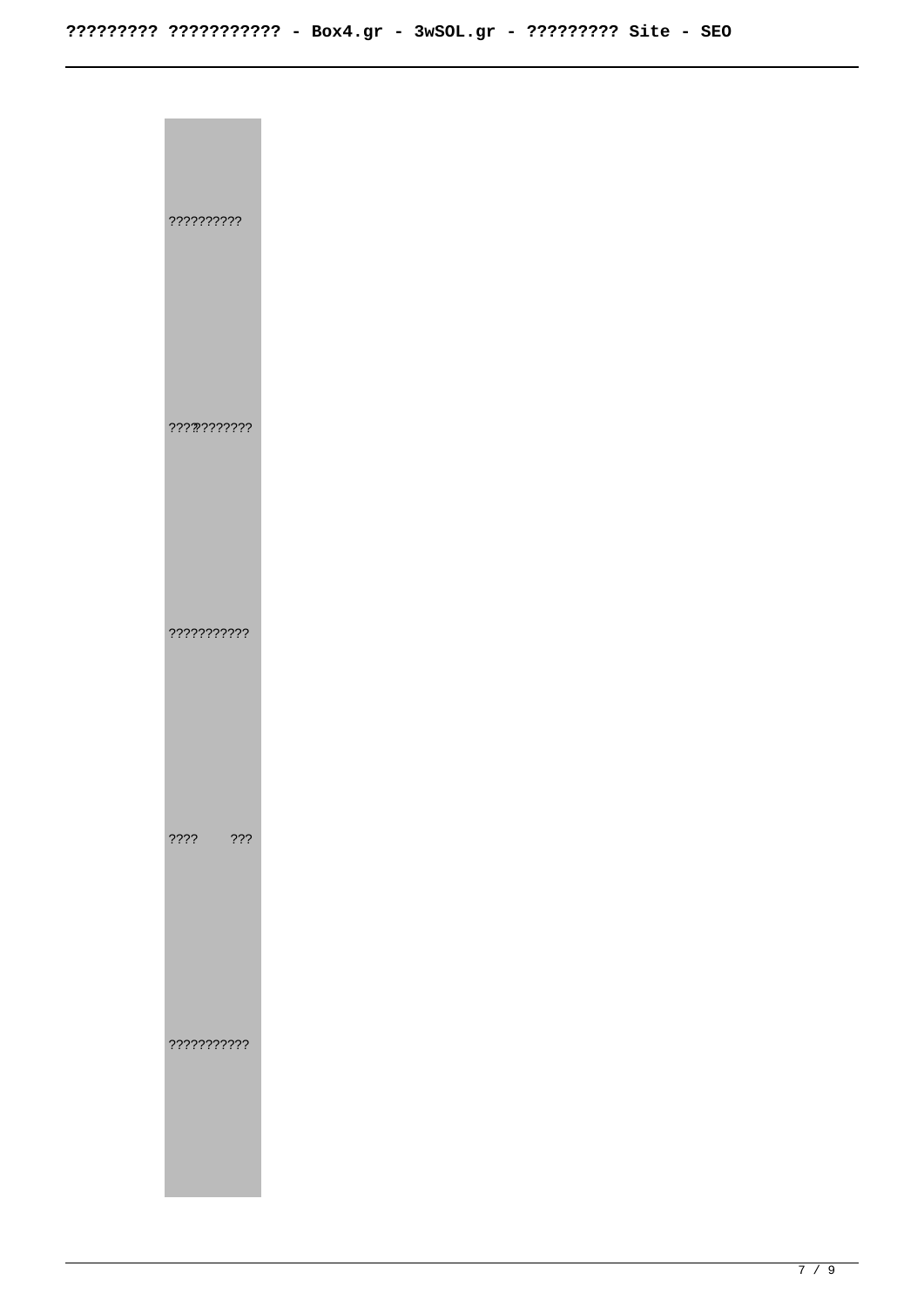| ???<br>Google   |  |  |
|-----------------|--|--|
| ?????<br>$?$ ?? |  |  |
| ????????        |  |  |
| ???????????     |  |  |
| ???<br>$?$ ??   |  |  |